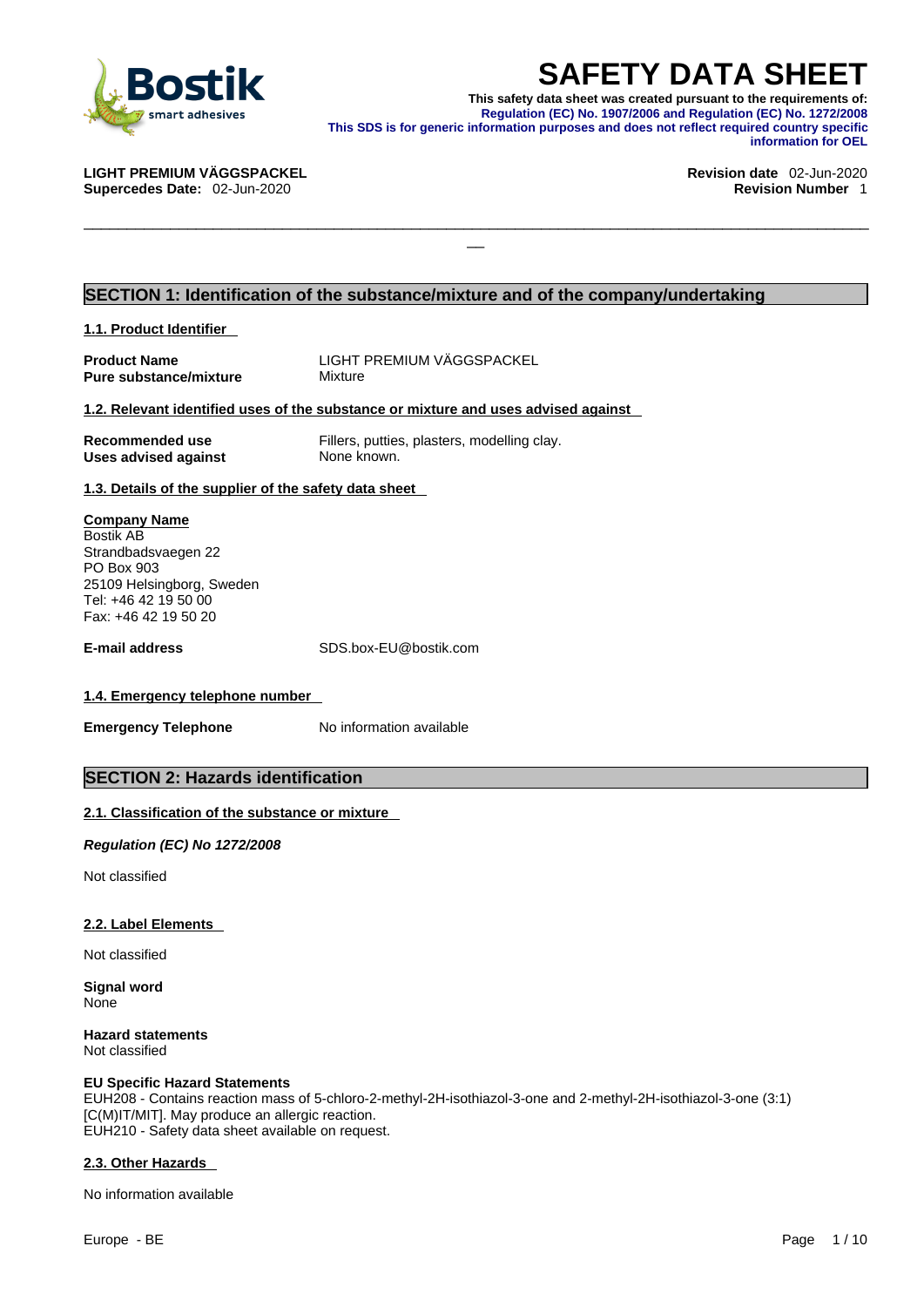\_\_\_\_\_\_\_\_\_\_\_\_\_\_\_\_\_\_\_\_\_\_\_\_\_\_\_\_\_\_\_\_\_\_\_\_\_\_\_\_\_\_\_\_\_\_\_\_\_\_\_\_\_\_\_\_\_\_\_\_\_\_\_\_\_\_\_\_\_\_\_\_\_\_\_\_\_\_\_\_\_\_\_\_\_\_\_\_\_\_\_ \_\_

**Supercedes Date: 02-Jun-2020** 

### **PBT & vPvB**

This mixture contains no substance considered to be persistent, bioaccumulating or toxic (PBT) This mixture contains no substance considered to be very persistent nor very bioaccumulating (vPvB)

### **SECTION 3: Composition/information on ingredients**

### **3.1 Substances**

Not applicable

### **3.2. Mixtures**

| <b>Chemical name</b>                                                                                                       | <b>EC No</b> | <b>CAS No.</b> | Weight-% | <b>Classification</b><br>according to<br><b>Regulation (EC)</b><br>No. 1272/2008<br><b>[CLP]</b>                                                                                                                                                                                | <b>Specific</b><br>concentration limit<br>(SCL)                                                                                                                                   | <b>REACH</b><br><b>Registration</b><br><b>Number</b> |  |
|----------------------------------------------------------------------------------------------------------------------------|--------------|----------------|----------|---------------------------------------------------------------------------------------------------------------------------------------------------------------------------------------------------------------------------------------------------------------------------------|-----------------------------------------------------------------------------------------------------------------------------------------------------------------------------------|------------------------------------------------------|--|
| reaction mass of<br>5-chloro-2-methyl-2H-iso<br>thiazol-3-one and<br>2-methyl-2H-isothiazol-3<br>-one $(3:1)$ [C(M)IT/MIT] | 611-341-5    | 55965-84-9     | < 0.0015 | Acute Tox. 3<br>(H301)<br>Acute Tox. 2<br>(H310)<br>Acute Tox. 2<br>(H330)<br>Skin Corr. 1C<br>(H314)<br>Eye Dam. 1<br>(H318)<br>Skin Sens. 1A<br>(H317)<br>Aquatic Acute 1<br>(H400)<br>Aquatic Chronic<br>1(H410)<br>$M$ Factor Acute =<br>100<br>M Factor Chronic<br>$= 100$ | Eye Dam. $1::$<br>$C = 0.6\%$ Irrit. 2 ::<br>$0.06\% < = C < 0.6\%$<br>Skin Corr. 1B:<br>$C = 0.6%$<br>Skin Irrit. 2:<br>$0.06\% < = C < 0.6\%$<br>Skin Sens. 1:<br>$C = 0.0015%$ | 01-2120764691-<br>48-XXXX                            |  |

### **Full text of H- and EUH-phrases: see section 16**

Note:  $\wedge$  indicates not classified, however, the substance is listed in section 3 as it has an OEL

This product does not contain candidate substances of very high concern at a concentration >=0.1% (Regulation (EC) No. 1907/2006 (REACH), Article 59)

| <b>SECTION 4: First aid measures</b>   |                                                                                                                                   |  |  |  |
|----------------------------------------|-----------------------------------------------------------------------------------------------------------------------------------|--|--|--|
| 4.1. Description of first aid measures |                                                                                                                                   |  |  |  |
| <b>General advice</b>                  | If medical advice is needed, have product container or label at hand. Show this safety<br>data sheet to the doctor in attendance. |  |  |  |
| <b>Inhalation</b>                      | Remove to fresh air. IF exposed or concerned: Get medical advice/attention.                                                       |  |  |  |
| Eye contact                            | Rinse thoroughly with plenty of water for at least 15 minutes, lifting lower and upper<br>eyelids. Consult a doctor.              |  |  |  |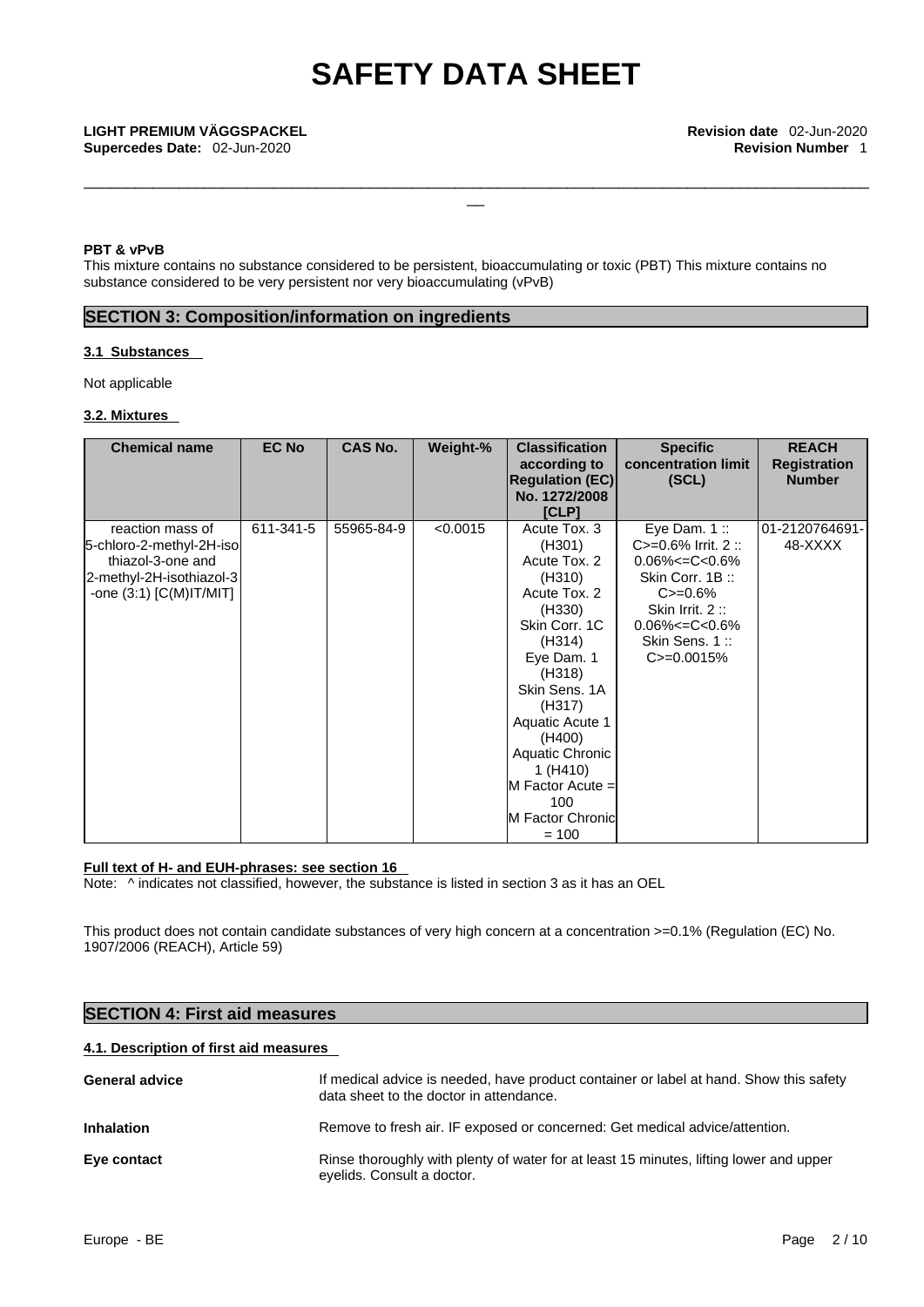| <b>Skin contact</b>                                                                                                                                   | Wash skin with soap and water. In the case of skin irritation or allergic reactions see a<br>doctor.                                                        |  |  |  |  |
|-------------------------------------------------------------------------------------------------------------------------------------------------------|-------------------------------------------------------------------------------------------------------------------------------------------------------------|--|--|--|--|
| Clean mouth with water. Do NOT induce vomiting. Drink 1 or 2 glasses of water. Never<br>Ingestion<br>give anything by mouth to an unconscious person. |                                                                                                                                                             |  |  |  |  |
|                                                                                                                                                       | 4.2. Most important symptoms and effects, both acute and delayed                                                                                            |  |  |  |  |
| <b>Symptoms</b>                                                                                                                                       | No information available.                                                                                                                                   |  |  |  |  |
|                                                                                                                                                       | 4.3. Indication of any immediate medical attention and special treatment needed                                                                             |  |  |  |  |
| <b>Note to doctors</b>                                                                                                                                | Treat symptomatically.                                                                                                                                      |  |  |  |  |
| <b>SECTION 5: Firefighting measures</b>                                                                                                               |                                                                                                                                                             |  |  |  |  |
| 5.1. Extinguishing media                                                                                                                              |                                                                                                                                                             |  |  |  |  |
| Suitable extinguishing media                                                                                                                          | Use extinguishing measures that are appropriate to local circumstances and the<br>surrounding environment.                                                  |  |  |  |  |
| Unsuitable extinguishing media                                                                                                                        | Full water jet. Do not scatter spilled material with high pressure water streams.                                                                           |  |  |  |  |
| 5.2. Special hazards arising from the substance or mixture                                                                                            |                                                                                                                                                             |  |  |  |  |
| chemical                                                                                                                                              | Specific hazards arising from the Thermal decomposition can lead to release of toxic and corrosive gases/vapours.                                           |  |  |  |  |
| 5.3. Advice for firefighters                                                                                                                          |                                                                                                                                                             |  |  |  |  |
| Special protective equipment for<br>fire-fighters                                                                                                     | Firefighters should wear self-contained breathing apparatus and full firefighting turnout<br>gear. Use personal protection equipment.                       |  |  |  |  |
| <b>SECTION 6: Accidental release measures</b>                                                                                                         |                                                                                                                                                             |  |  |  |  |
|                                                                                                                                                       | 6.1. Personal precautions, protective equipment and emergency procedures                                                                                    |  |  |  |  |
| <b>Personal precautions</b>                                                                                                                           | Ensure adequate ventilation. Avoid contact with skin, eyes or clothing.                                                                                     |  |  |  |  |
| Other information                                                                                                                                     | Ventilate the area. Prevent further leakage or spillage if safe to do so.                                                                                   |  |  |  |  |
| For emergency responders                                                                                                                              | Use personal protection recommended in Section 8.                                                                                                           |  |  |  |  |
| 6.2. Environmental precautions                                                                                                                        |                                                                                                                                                             |  |  |  |  |
| <b>Environmental precautions</b>                                                                                                                      | Do not flush into surface water or sanitary sewer system. Do not allow to enter into<br>soil/subsoil. See Section 12 for additional Ecological Information. |  |  |  |  |
| 6.3. Methods and material for containment and cleaning up                                                                                             |                                                                                                                                                             |  |  |  |  |
| <b>Methods for containment</b>                                                                                                                        | Do not scatter spilled material with high pressure water streams.                                                                                           |  |  |  |  |
| Methods for cleaning up                                                                                                                               | Take up mechanically, placing in appropriate containers for disposal.                                                                                       |  |  |  |  |
| 6.4. Reference to other sections                                                                                                                      |                                                                                                                                                             |  |  |  |  |
| <b>Reference to other sections</b>                                                                                                                    | See section 8 for more information. See section 13 for more information.                                                                                    |  |  |  |  |

## **SECTION 7: Handling and storage**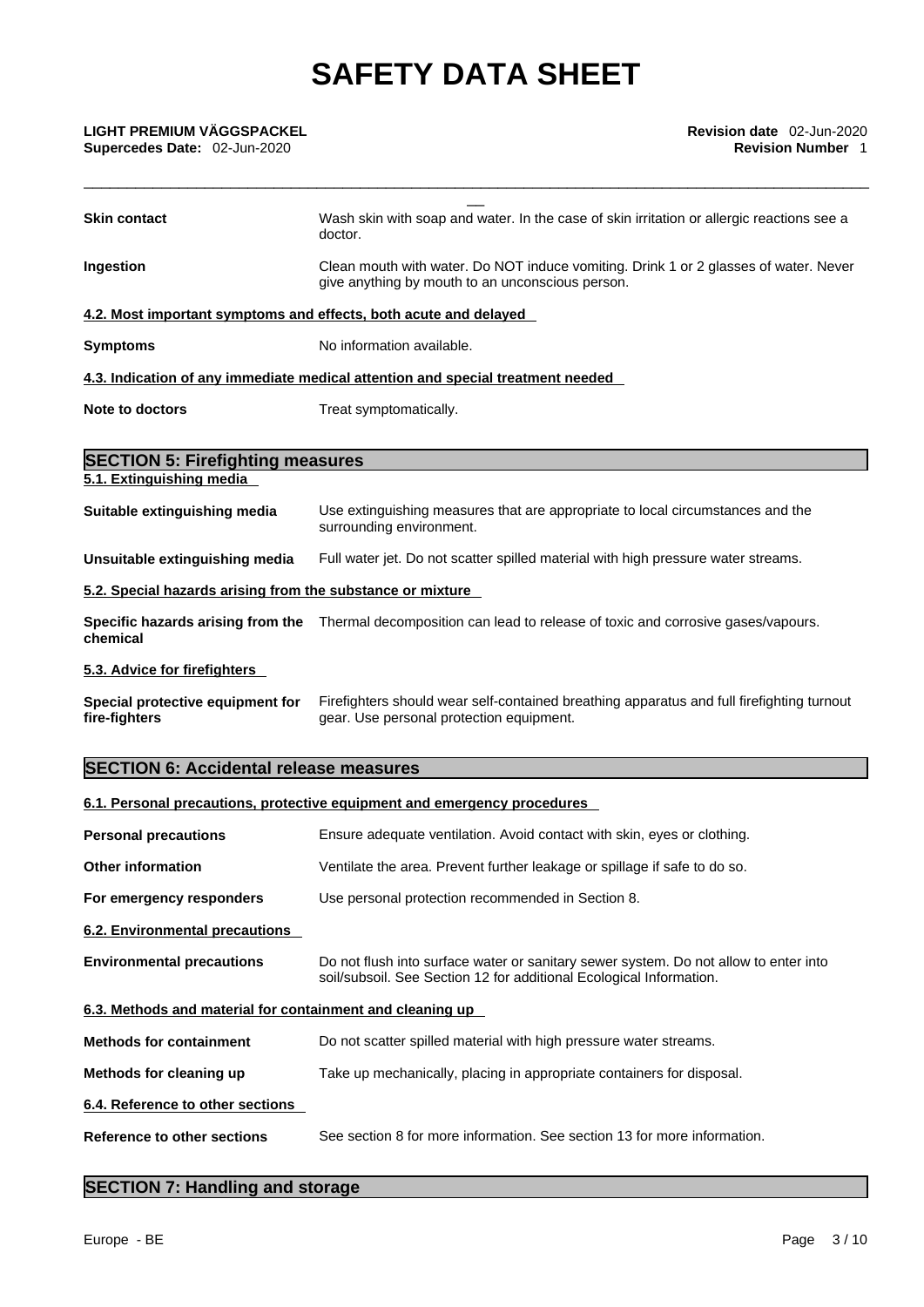\_\_\_\_\_\_\_\_\_\_\_\_\_\_\_\_\_\_\_\_\_\_\_\_\_\_\_\_\_\_\_\_\_\_\_\_\_\_\_\_\_\_\_\_\_\_\_\_\_\_\_\_\_\_\_\_\_\_\_\_\_\_\_\_\_\_\_\_\_\_\_\_\_\_\_\_\_\_\_\_\_\_\_\_\_\_\_\_\_\_\_ \_\_

**Supercedes Date: 02-Jun-2020** 

| 7.1. Precautions for safe handling                                |                                                                                                                                                                                                                               |
|-------------------------------------------------------------------|-------------------------------------------------------------------------------------------------------------------------------------------------------------------------------------------------------------------------------|
| Advice on safe handling                                           | Ensure adequate ventilation. Use personal protective equipment as required. Avoid<br>contact with skin, eyes or clothing.                                                                                                     |
| General hygiene considerations                                    | Handle in accordance with good industrial hygiene and safety practice. Do not eat, drink<br>or smoke when using this product. Wash thoroughly after handling. Take off all<br>contaminated clothing and wash it before reuse. |
| 7.2. Conditions for safe storage, including any incompatibilities |                                                                                                                                                                                                                               |
| <b>Storage Conditions</b>                                         | Keep tightly closed in a dry and cool place. Store at room temperature. Keep from<br>freezing.                                                                                                                                |
| 7.3. Specific end use(s)                                          |                                                                                                                                                                                                                               |
| Specific Use(s)<br>Fillers, putties, plasters, modelling clay.    |                                                                                                                                                                                                                               |
|                                                                   | Risk Management Methods (RMM) The information required is contained in this Safety Data Sheet.                                                                                                                                |
| <b>Other information</b>                                          | Observe technical data sheet.                                                                                                                                                                                                 |
|                                                                   |                                                                                                                                                                                                                               |

## **SECTION 8: Exposure controls/personal protection**

### **8.1. Control parameters**

### **Exposure Limits**

**Only European Community Occupational Exposure Limits will be shown in this document. Please refer to regional SDS for further information.** 

**Derived No Effect Level (DNEL)** No information available

**Predicted No Effect Concentration** No information available. **(PNEC)** 

### **8.2. Exposure controls**

**Engineering controls** Ensure adequate ventilation, especially in confined areas.

**Personal Protective Equipment Eye/face protection** Tight sealing safety goggles. Hand protection **Wear protective gloves. Recommended Use:. Nitrile rubber. Butyl rubber. Gloves must** conform to standard EN 374. The breakthrough time for the mentioned glove material is in general greater than 480 min. Gloves should be replaced regularly and if there is any sign of damage to the glove material.<br>Suitable protective clothing. **Skin and body protection**<br>**Respiratory protection None under normal use conditions.** 

**Environmental exposure controls** No information available.

## **SECTION 9: Physical and chemical properties**

**9.1. Information on basic physical and chemical properties**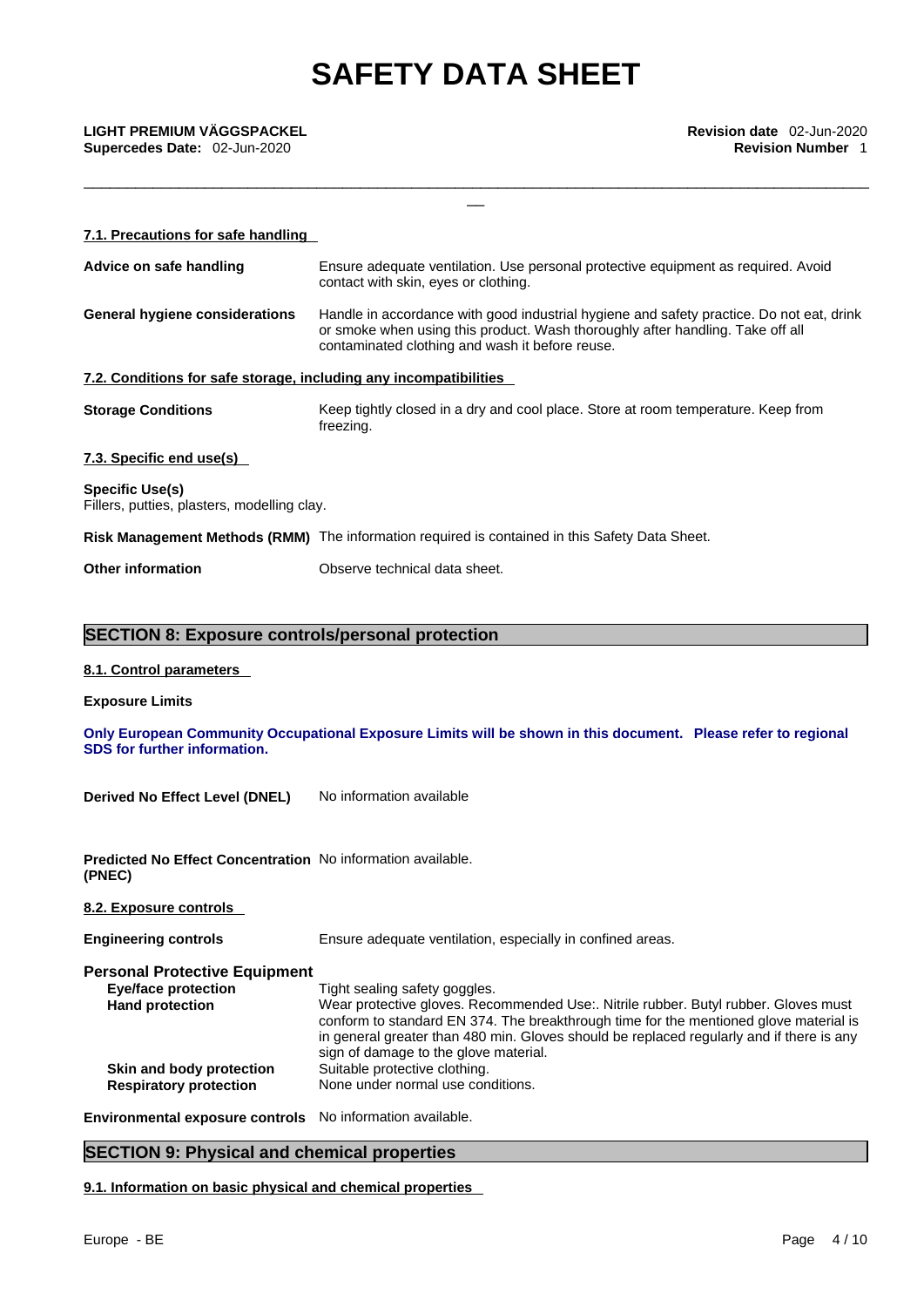\_\_\_\_\_\_\_\_\_\_\_\_\_\_\_\_\_\_\_\_\_\_\_\_\_\_\_\_\_\_\_\_\_\_\_\_\_\_\_\_\_\_\_\_\_\_\_\_\_\_\_\_\_\_\_\_\_\_\_\_\_\_\_\_\_\_\_\_\_\_\_\_\_\_\_\_\_\_\_\_\_\_\_\_\_\_\_\_\_\_\_ \_\_

**Supercedes Date: 02-Jun-2020** 

**LIGHT PREMIUM VÄGGSPACKEL Revision date** 02-Jun-2020

**Physical state** Liquid **Appearance** Paste<br> **Colour** Light ( **Colour** Light Grey<br> **Colour** Mo information Colour **Odour 1988** Mo information available<br> **Odour threshold** Mo information available

**Explosive properties**<br> **Oxidising properties**<br> **Oxidising properties**<br>
No data available **Oxidising properties 9.2. Other information Property CONSCRUTE ACCORDING METHOD Values Remarks •** Method **pH**<br>Melting point / freezing point 0 °C **Melting point / freezing point** 0 °C<br> **Boiling point / boiling range** > 100 °C **Boiling point / boiling range<br>Flash point Flash point** No data available **Evaporation** rate **Flammability (solid, gas)** Not applicable for liquids . **Flammability Limit in Air Upper flammability or explosive** No data available **limits Lower flammability or explosive** No data available **limits Vapour pressure No data available**<br> **Vapour density No data available Vapour density**<br> **Relative density**<br> **No data available**<br>
No data available **Relative density No data available**<br> **Water solubility Notationally** Soluble in water **Water solubility Solubility(ies)**<br> **Partition coefficient**<br>
No data available<br>
No data available **Partition coefficient**<br> **Autoignition temperature**<br>
No data available **Autoignition temperature**<br>Hyphen No data available<br>No data available **Kinematic viscosity**<br> **Communical Dynamic viscosity**<br> **No data available Dynamic viscosity** 

**Solid content (%)**<br> **No information available**<br> **VOC Content (%)**<br>
No information available **Density** 1.2 g/cm<sup>3</sup>

**VOC Content (%)** No information available

**No information available** 

## **SECTION 10: Stability and reactivity**

### **10.1. Reactivity**

| <b>Reactivity</b>                                                       | No information available.       |
|-------------------------------------------------------------------------|---------------------------------|
| 10.2. Chemical stability                                                |                                 |
| <b>Stability</b>                                                        | Stable under normal conditions. |
| <b>Explosion Data</b><br>Sensitivity to mechanical<br>impact            | None.                           |
| Sensitivity to static discharge                                         | None.                           |
| 10.3. Possibility of hazardous reactions                                |                                 |
| <b>Possibility of hazardous reactions</b> None under normal processing. |                                 |
| 10 A Conditions to avoid                                                |                                 |

**10.4. Conditions to avoid** 

**Conditions to avoid** Keep from freezing.

**10.5. Incompatible materials**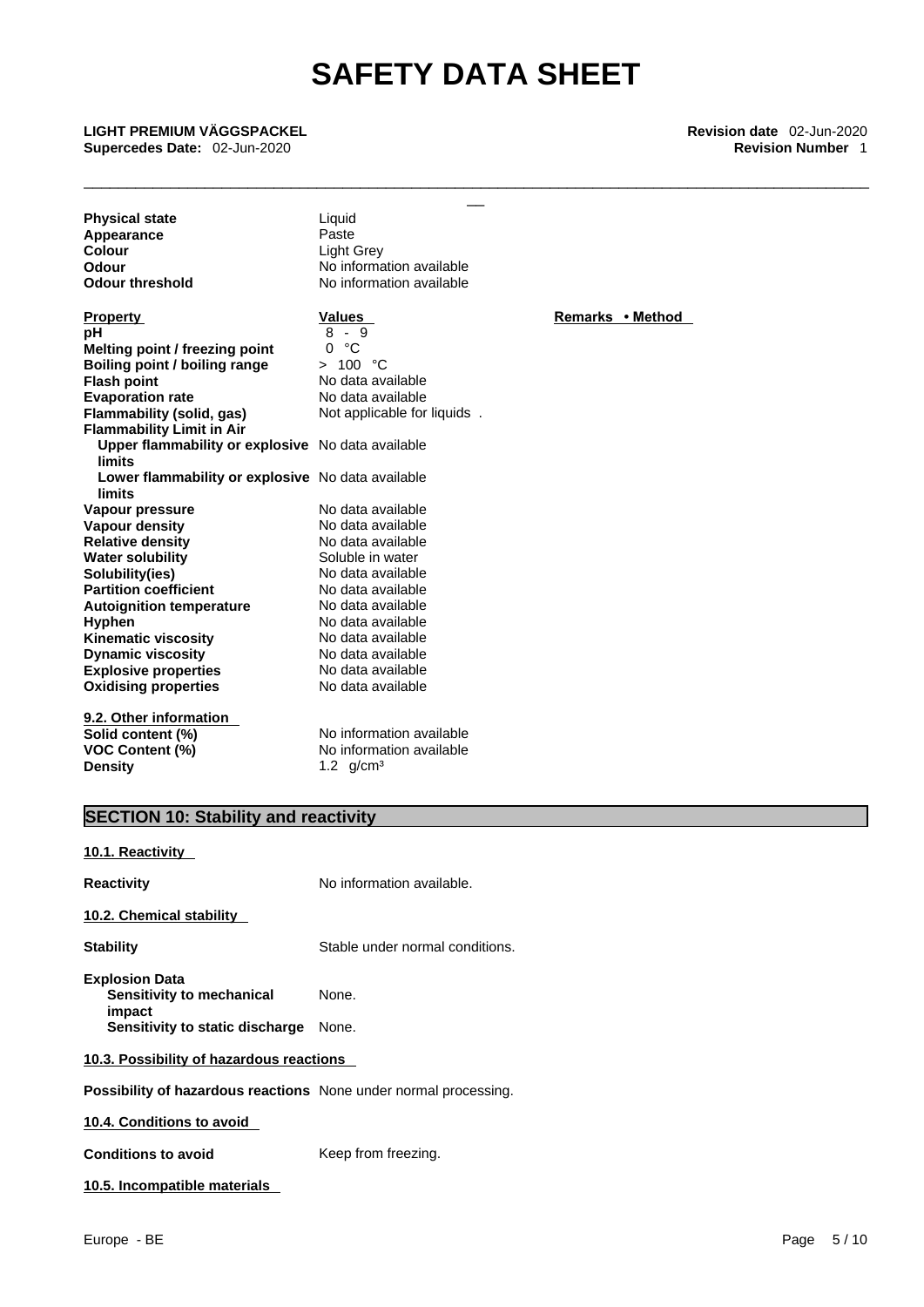\_\_\_\_\_\_\_\_\_\_\_\_\_\_\_\_\_\_\_\_\_\_\_\_\_\_\_\_\_\_\_\_\_\_\_\_\_\_\_\_\_\_\_\_\_\_\_\_\_\_\_\_\_\_\_\_\_\_\_\_\_\_\_\_\_\_\_\_\_\_\_\_\_\_\_\_\_\_\_\_\_\_\_\_\_\_\_\_\_\_\_ \_\_

**Supercedes Date: 02-Jun-2020** 

**Incompatible materials** None known based on information supplied.

**10.6. Hazardous decomposition products** 

**Hazardous decomposition products**  None under normal use conditions. Stable under recommended storage conditions.

## **SECTION 11: Toxicological information**

| 11.1. Information on toxicological effects |                                                                              |
|--------------------------------------------|------------------------------------------------------------------------------|
| Information on likely routes of exposure   |                                                                              |
| <b>Product Information</b>                 |                                                                              |
| <b>Inhalation</b>                          | Based on available data, the classification criteria are not met.            |
| Eye contact                                | Based on available data, the classification criteria are not met.            |
| <b>Skin contact</b>                        | Based on available data, the classification criteria are not met.            |
| Ingestion                                  | Based on available data, the classification criteria are not met.            |
|                                            | Symptoms related to the physical, chemical and toxicological characteristics |
| <b>Symptoms</b>                            | No information available.                                                    |
|                                            |                                                                              |

**Numerical measures of toxicity**

### **Acute Toxicity**

### **Component Information**

| Chemical name                                                                                                                           | Oral LD50          | Dermal LD50                                     | Inhalation LC50 |
|-----------------------------------------------------------------------------------------------------------------------------------------|--------------------|-------------------------------------------------|-----------------|
| reaction mass of<br>5-chloro-2-methyl-2H-isothiazo<br>I-3-one and<br>2-methyl-2H-isothiazol-3-one<br>$(3:1)$ [C(M)IT/MIT]<br>55965-84-9 | =53 mg/kg (Rattus) | $LD50 = 87.12$ mg/kg<br>(Oryctolagus cuniculus) |                 |

### **Delayed and immediate effects as well as chronic effects from short and long-term exposure**

| <b>Skin corrosion/irritation</b>         | Based on available data, the classification criteria are not met.                                   |
|------------------------------------------|-----------------------------------------------------------------------------------------------------|
|                                          | Serious eye damage/eye irritation Based on available data, the classification criteria are not met. |
| <b>Respiratory or skin sensitisation</b> | Based on available data, the classification criteria are not met.                                   |
| <b>Germ cell mutagenicity</b>            | Based on available data, the classification criteria are not met.                                   |
| Carcinogenicity                          | Based on available data, the classification criteria are not met.                                   |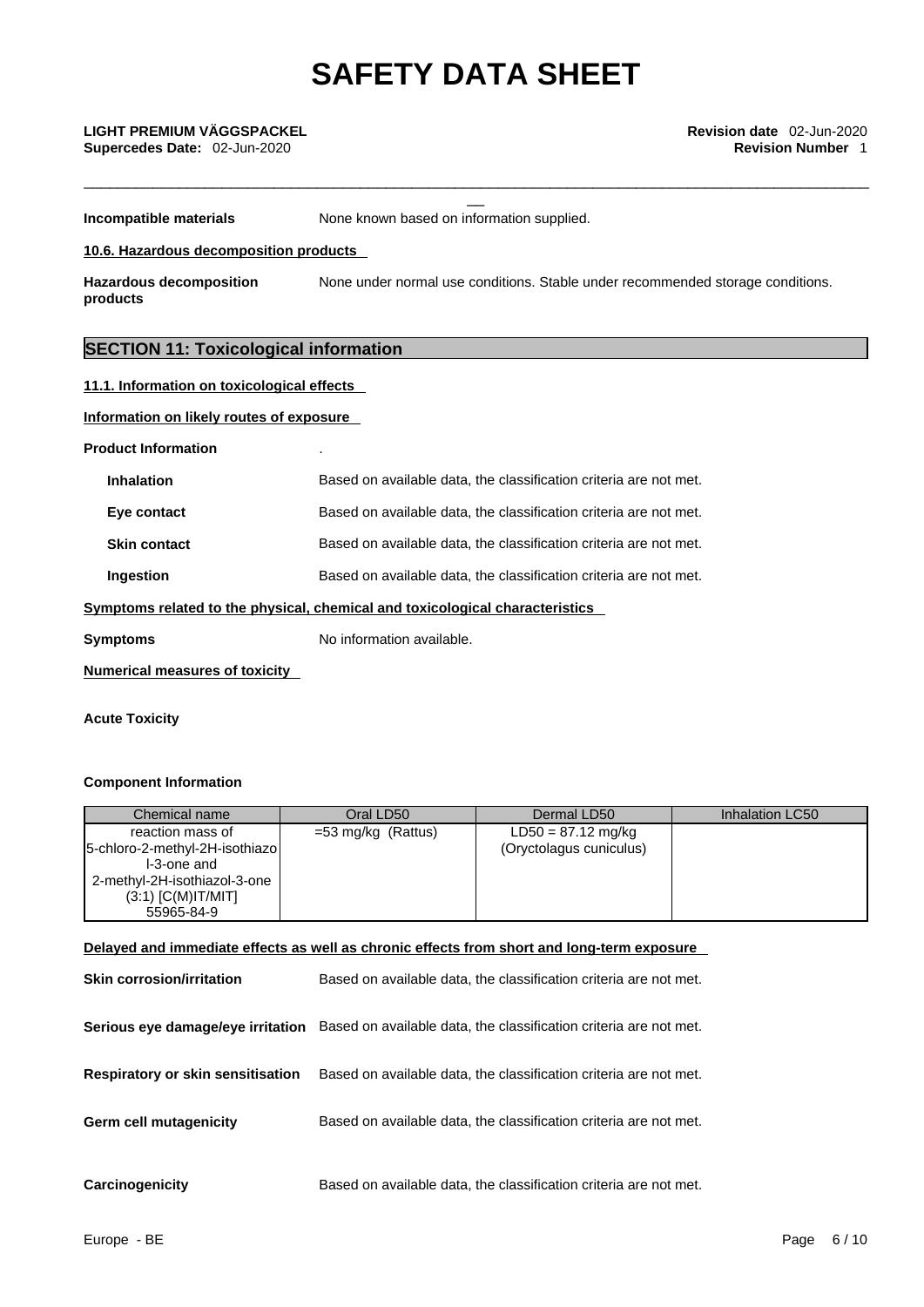\_\_\_\_\_\_\_\_\_\_\_\_\_\_\_\_\_\_\_\_\_\_\_\_\_\_\_\_\_\_\_\_\_\_\_\_\_\_\_\_\_\_\_\_\_\_\_\_\_\_\_\_\_\_\_\_\_\_\_\_\_\_\_\_\_\_\_\_\_\_\_\_\_\_\_\_\_\_\_\_\_\_\_\_\_\_\_\_\_\_\_ \_\_

**Supercedes Date: 02-Jun-2020** 

The table below indicates whether each agency has listed any ingredient as a carcinogen.

| <b>Reproductive toxicity</b>    | Based on available data, the classification criteria are not met. |
|---------------------------------|-------------------------------------------------------------------|
| <b>STOT - single exposure</b>   | Based on available data, the classification criteria are not met. |
| <b>STOT - repeated exposure</b> | Based on available data, the classification criteria are not met. |
| <b>Aspiration hazard</b>        | Based on available data, the classification criteria are not met. |

## **SECTION 12: Ecological information**

### **12.1. Toxicity**

### **Ecotoxicity** .

| Chemical name           | Algae/aquatic<br>plants        | Fish                | Toxicity to<br>Micro-organisms | Crustacea            | M-Factor | M-Factor<br>(long-term) |
|-------------------------|--------------------------------|---------------------|--------------------------------|----------------------|----------|-------------------------|
|                         |                                |                     |                                |                      |          |                         |
| reaction mass of        | EC50 (72h)                     | $EC50 (96h) =$      |                                | $ EC50 (48h) = 0.1 $ | 100      | 100                     |
| 5-chloro-2-methyl-2H-is | =0.048 mg/L                    | $0.22 \text{ mq/L}$ |                                | mg/L (Daphnia        |          |                         |
| othiazol-3-one and      | (Pseudokirchner  (Oncorhynchus |                     |                                | magna) (OECD         |          |                         |
| 2-methyl-2H-isothiazol- | iella                          | mykiss) (OECD       |                                | <b>202</b> )         |          |                         |
| $3$ -one $(3:1)$        | subcapitata)                   | 211)                |                                |                      |          |                         |
| IC(M)IT/MIT             | (OECD 201)                     |                     |                                |                      |          |                         |
| 55965-84-9              |                                |                     |                                |                      |          |                         |

### **12.2. Persistence and degradability**

**Persistence and degradability** No information available.

### **12.3. Bioaccumulative potential**

**Bioaccumulation** There is no data for this product.

### **Component Information**

| Chemical name                               | <b>Partition coefficient</b> | Bioconcentration factor (BCF) |
|---------------------------------------------|------------------------------|-------------------------------|
| reaction mass of                            |                              | 3.16                          |
| [5-chloro-2-methyl-2H-isothiazol-3-one and] |                              |                               |
| 2-methyl-2H-isothiazol-3-one (3:1)          |                              |                               |
| IC(M)IT/MIT                                 |                              |                               |
| 55965-84-9                                  |                              |                               |

### **12.4. Mobility in soil**

**Mobility in soil** No information available.

### **12.5. Results of PBT and vPvB assessment**

### **PBT and vPvB assessment** .

| Chemical name                                                                                                               | PBT and vPvB assessment         |
|-----------------------------------------------------------------------------------------------------------------------------|---------------------------------|
| reaction mass of 5-chloro-2-methyl-2H-isothiazol-3-one and<br>2-methyl-2H-isothiazol-3-one (3:1) [C(M)IT/MIT]<br>55965-84-9 | The substance is not PBT / vPvB |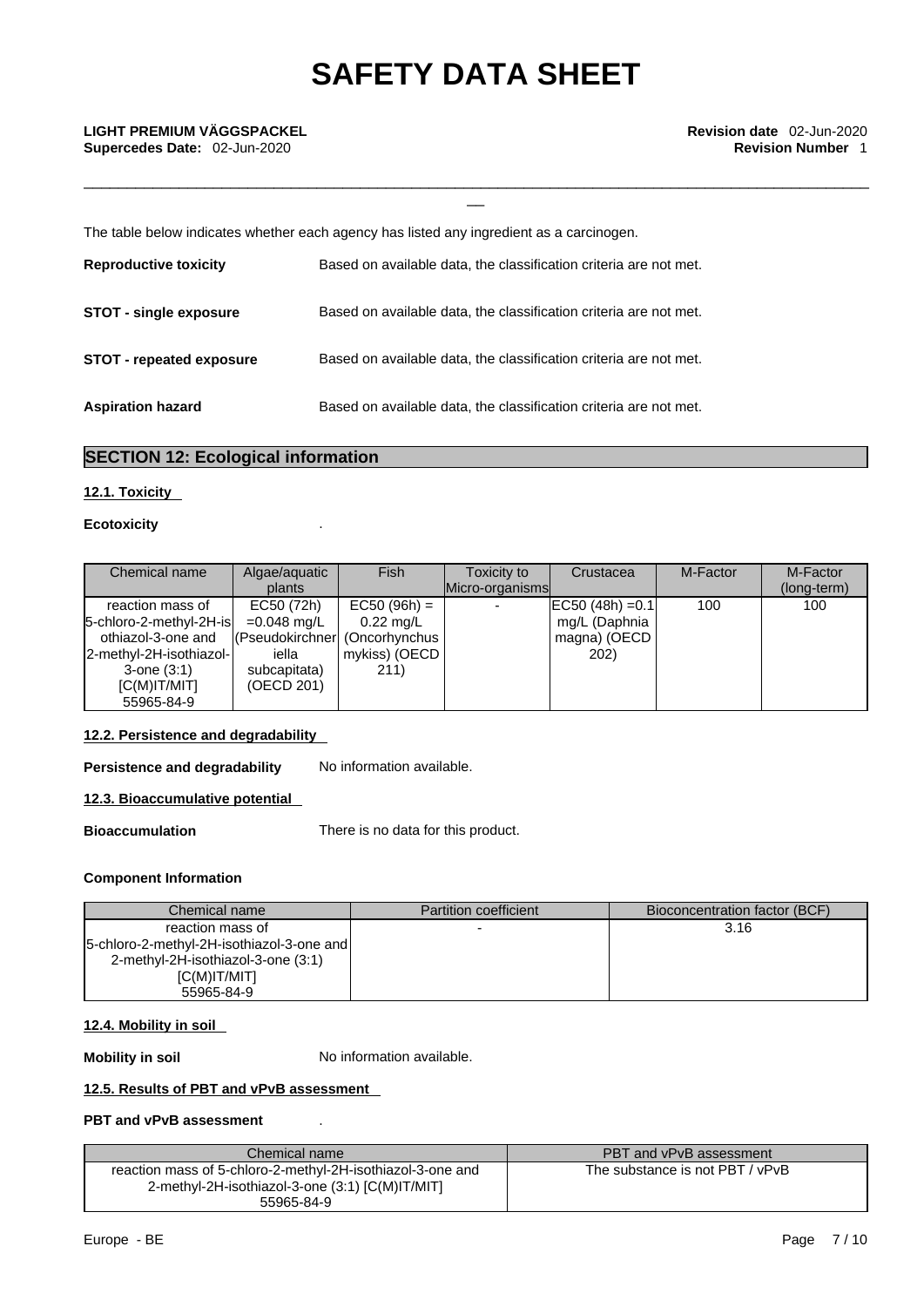\_\_\_\_\_\_\_\_\_\_\_\_\_\_\_\_\_\_\_\_\_\_\_\_\_\_\_\_\_\_\_\_\_\_\_\_\_\_\_\_\_\_\_\_\_\_\_\_\_\_\_\_\_\_\_\_\_\_\_\_\_\_\_\_\_\_\_\_\_\_\_\_\_\_\_\_\_\_\_\_\_\_\_\_\_\_\_\_\_\_\_ \_\_

**Supercedes Date: 02-Jun-2020** 

## **12.6. Other adverse effects**

**Other adverse effects** No information available.

## **SECTION 13: Disposal considerations**

### **13.1. Waste treatment methods**

| Waste from residues/unused<br>products | Dispose of contents/container in accordance with local, regional, national, and<br>international regulations as applicable. |
|----------------------------------------|-----------------------------------------------------------------------------------------------------------------------------|
| Contaminated packaging                 | Do not reuse empty containers. Handle contaminated packages in the same way as the<br>product itself.                       |
| according to EWC / AVV                 | Waste codes / waste designations 08 04 10 waste adhesives and sealants other than those mentioned in 08 04 09.              |
| <b>Other information</b>               | Waste codes should be assigned by the user based on the application for which the<br>product was used.                      |

## **SECTION 14: Transport information**

| ۰.<br>I<br>×<br>×<br>٩<br>٩ |  |
|-----------------------------|--|

**Note:** Keep from freezing.

|             | 14.1 UN Number                  | Not regulated                                                                                |
|-------------|---------------------------------|----------------------------------------------------------------------------------------------|
|             | 14.2 Proper Shipping Name       | Not regulated                                                                                |
|             | 14.3 Transport hazard class(es) | Not regulated                                                                                |
|             | 14.4 Packing Group              | Not regulated                                                                                |
|             | 14.5 Environmental hazards      | Not applicable                                                                               |
|             | <b>14.6 Special Provisions</b>  | None                                                                                         |
| <b>IMDG</b> |                                 |                                                                                              |
|             | 14.1 UN number                  | Not regulated                                                                                |
|             | 14.2 Proper Shipping Name       | Not regulated                                                                                |
|             | 14.3 Transport hazard class(es) | Not regulated                                                                                |
|             | 14.4 Packing group              | Not regulated                                                                                |
|             | <b>14.5 Marine Pollutant</b>    | Np.                                                                                          |
|             | <b>14.6 Special Provisions</b>  | None                                                                                         |
|             |                                 | 14.7 Transport in bulk according to Annex II of MARPOL 73/78 and the IBC Code Not applicable |

| Air transport (ICAO-TI / IATA-DGR) |                |
|------------------------------------|----------------|
| 14.1 UN number                     | Not regulated  |
| 14.2 Proper Shipping Name          | Not regulated  |
| 14.3 Transport hazard class(es)    | Not regulated  |
| 14.4 Packing group                 | Not regulated  |
| 14.5 Environmental hazards         | Not applicable |
| <b>14.6 Special Provisions</b>     | None           |
|                                    |                |

## **Section 15: REGULATORY INFORMATION**

**15.1. Safety, health and environmental regulations/legislation specific for the substance or mixture**

### **European Union**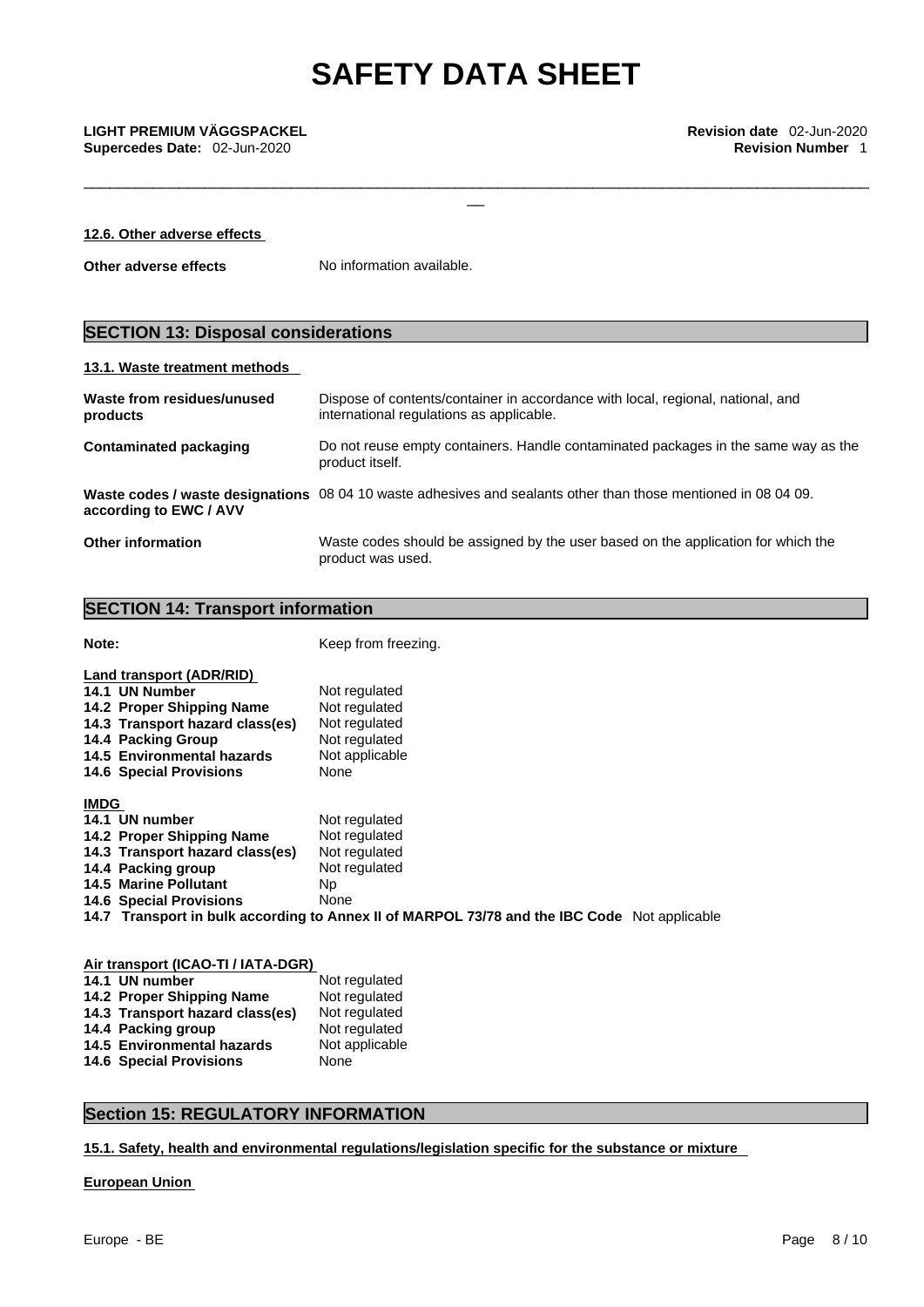\_\_\_\_\_\_\_\_\_\_\_\_\_\_\_\_\_\_\_\_\_\_\_\_\_\_\_\_\_\_\_\_\_\_\_\_\_\_\_\_\_\_\_\_\_\_\_\_\_\_\_\_\_\_\_\_\_\_\_\_\_\_\_\_\_\_\_\_\_\_\_\_\_\_\_\_\_\_\_\_\_\_\_\_\_\_\_\_\_\_\_ \_\_

### **LIGHT PREMIUM VÄGGSPACKEL Revision date** 02-Jun-2020

### **Registration, Evaluation, Authorization, and Restriction of Chemicals (REACh) Regulation (EC 1907/2006)**

### **SVHC: Substances of Very High Concern for Authorisation:**

This product does not contain candidate substances of very high concern at a concentration >=0.1% (Regulation (EC) No. 1907/2006 (REACH), Article 59)

### **EU-REACH (1907/2006) - Annex XVII - Substances subject to Restriction**

This product does not contain substances subject to restriction (Regulation (EC) No. 1907/2006 (REACH), Annex XVII).

**Substance subject to authorisation per REACH Annex XIV** This product does not contain substances subject to authorisation (Regulation (EC) No. 1907/2006 (REACH), Annex XIV)

### **Biocidal Products Regulation (EU) No 528/2012 (BPR)**

Contains a biocide : Contains C(M)IT/MIT (3:1). May produce an allergic reaction

**Ozone-depleting substances (ODS) regulation (EC) 1005/2009** Not applicable

### **Persistent Organic Pollutants** Not applicable

**National Regulations**

**France** 

**Germany** 

**Ordinance on Industrial Safety and Health - Germany - BetrSichV** No flammable liquids in accordance with BetrSichV

**Water hazard class (WGK)** slightly hazardous to water (WGK 1)

**Netherlands** 

**List of Carcinogenic, mutagenic and reproductive toxin substances in accordance with Inspectorate SZW (Netherlands)** Not Listed

**MAL-Code** 00-1

### **15.2. Chemical safety assessment**

Chemical Safety Assessments have been carried out by the Reach registrants for substances registered at >10 tpa. No Chemical Safety Assessment has been carried out for this mixture

### **SECTION 16: Other information**

**Key or legend to abbreviations and acronyms used in the safety data sheet**

**Full text of H-Statements referred to under section 3**